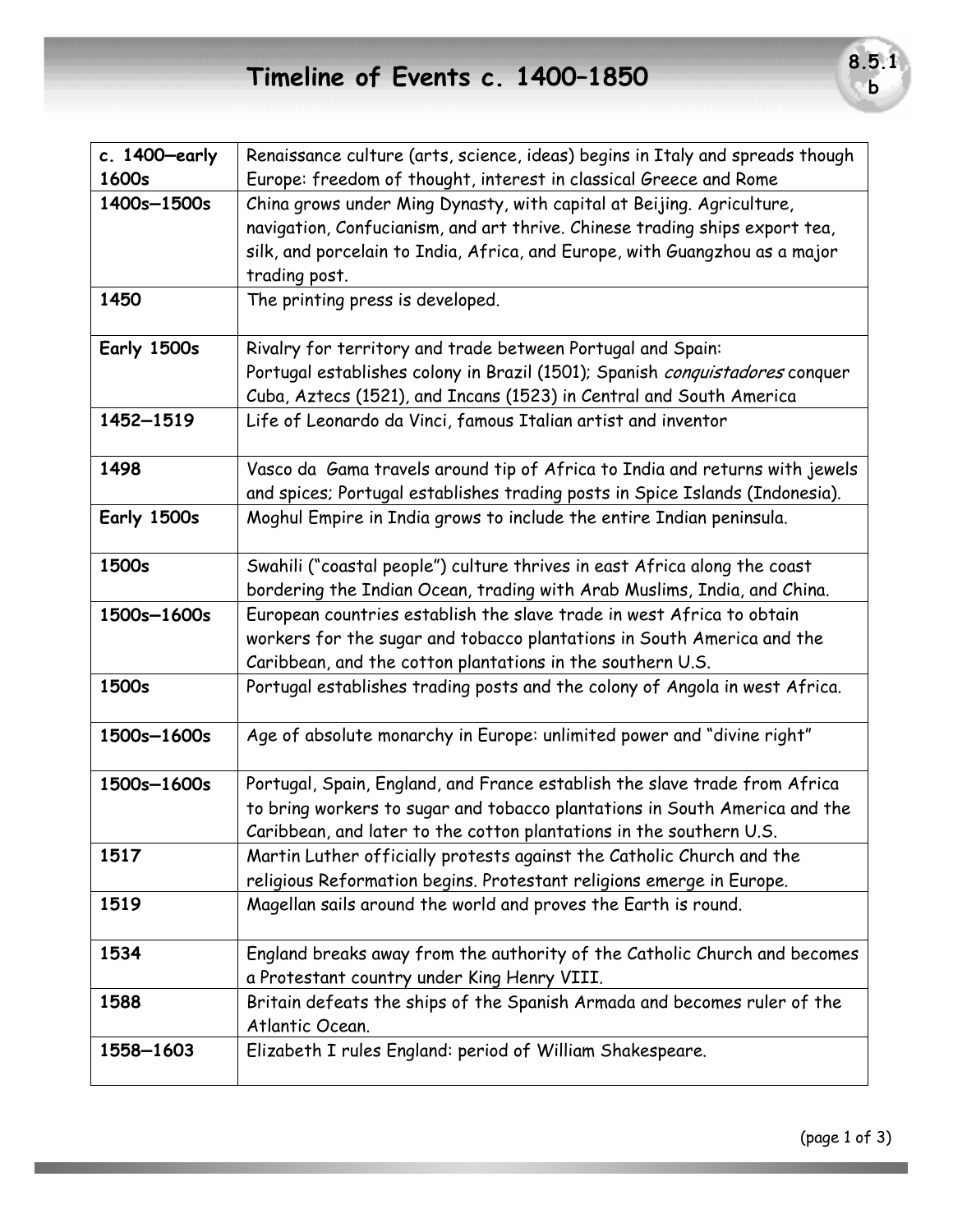| 1600s-1700s | Scientific Revolution begins; scientific method is developed. Galileo proves  |
|-------------|-------------------------------------------------------------------------------|
|             | solar-centred universe; Isaac Newton studies gravity; William Harvey          |
|             | studies human circulation; microscope is invented.                            |
| 1633        | The reigning Moghul emperor in India begins to build the Taj Mahal, an        |
|             | architectural wonder of the world.                                            |
| 1643-1715   | Louis XIV, the Sun King, rules as the last absolute monarch in France. He     |
|             | builds the elaborate Palais de Versailles in ornate baroque style. The        |
|             | agricultural peasant class in France suffers great poverty.                   |
| 1652        | Holland (Netherlands) establishes a colony at the Cape of Good Hope, South    |
|             | Africa. They send Boers ("farmers") to colonize the lands.                    |
| 1600        | British East India Company is established and sets up trading posts in India. |
| Early 1600s | British and French settlements are established in North America.              |
| 1642-1649   | English begin to question the divine right of monarchy. The English Civil War |
|             | is fought between Charles I and Parliament led by Oliver Cromwell. Charles I  |
|             | is later tried and executed by Members of Parliament.                         |
| 1689        | After the "Glorious Revolution" of 1688, English Parliament passes the        |
|             | Declaration of Rights, making Parliament stronger and protecting the rights   |
|             | of the people.                                                                |
| 1700s       | "Age of Enlightenment" in Europe: thinkers question the authority of          |
|             | religion, believe that reason and science can solve human problems.           |
| 1717        | Moghul Empire in India allows the British East India Company to trade in      |
|             | India without paying duties. Company increases its power and control until it |
|             | virtually rules India by 1757.                                                |
| c. 1760     | James Watt (England) works on perfecting the steam engine.                    |
|             | Industrial Revolution begins in England. The country rapidly changes from     |
|             | mostly agricultural to mostly manufacturing.                                  |
| 1763        | End of the Seven Years' War between England and France. Canada becomes        |
|             | a colony of Britain and Nouvelle-France ends.                                 |
| 1770        | Captain James Cook claims all of eastern Australia for England and maps the   |
|             | Australian coast.                                                             |
| 1776        | The United States colonies compose the Declaration of Independence from       |
|             | Britain; the American Revolution, war between U.S. and England, lasts until   |
|             | 1783.                                                                         |
| 1788        | British establish their first permanent settlement in Australia, sending      |
|             | shiploads of convicts to colonize the territory they claimed.                 |
| 1789        | The United States Constitution is signed, giving power to the government      |
|             | only as allowed by the people.                                                |

**b**